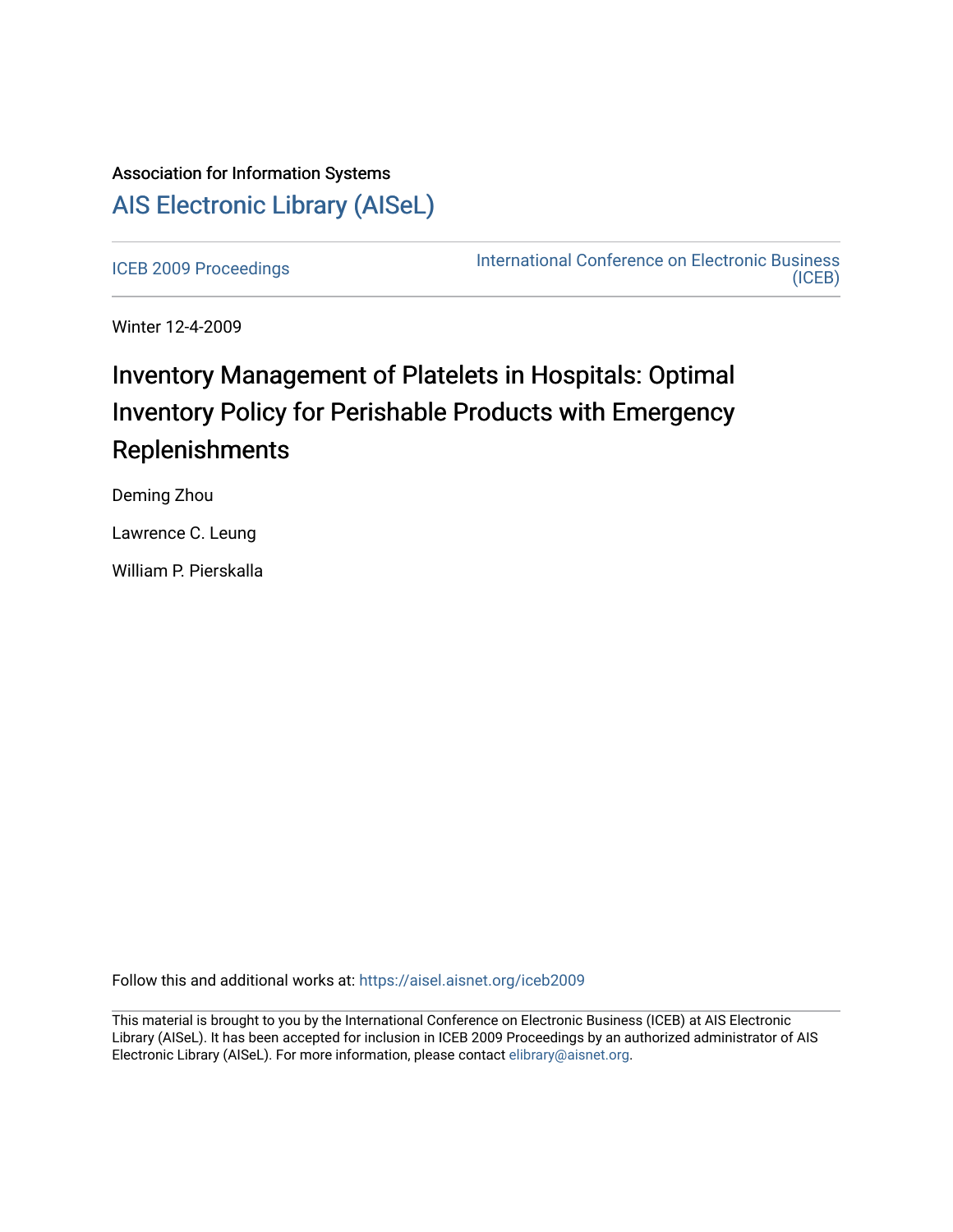## **IN.VENTORY MANAGEMENT OF PLATELETS IN HOSPITALS: OPTIMAL INVENTORY POLICY FOR PERISHABLE PRODUCTS WITH EMERGENCY REPLENISHMENTS**

<sup>1</sup>Deming Zhou and <sup>2</sup>Lawrence C. Leung

Department of Decision Sciences and Managerial Economics, The Chinese University of Hong Kong, Shatin, N.T., Hong Kong, China, Email:

3 William P. Pierskalla

UCLA Anderson School of Management, The University of California, Los Angeles, 110 Westwood Plaza, Los Angeles, CA 90095, USA

<sup>1</sup> dzhou @cuhk.edu.hk; <sup>2</sup> lawrence @baf.msmail.cuhk.edu.hk; <sup>3</sup> william.pierskalla @anderson.ucla.edu

## **Abstract**

Platelets are short-life blood components used in hospital blood transfusion centers. Excluding time for transportation, testing, and arrangement, clinically transfusable platelets have a mere three-day life-span. This paper analyzes a periodic review inventory system for such perishable products under two replenishment modes. Regular orders are placed at the beginning of a cycle. Within the cycle, the manager has the option of placing an emergency order, characterized by an order-up-to level policy. We prove the existence and uniqueness of an optimal policy that minimizes the expected cost. We then derive the necessary and sufficient conditions for the policy, based on which a heuristic algorithm is developed. A numerical illustration and a sensitivity analysis are provided, along with managerial insights. The numerical results show that, unlike typical inventory problems, the total expected cost is sensitive to the regular order policy. It also shows that the optimal policy is sensitive to changes in the expected demand, suggesting to decision makers the significance of having an accurate demand forecast.

**Key words:** Perishable items, Platelet inventory management, Emergency orders, Stochastic dynamic programming

## Introduction

Platelets are blood cells used by the body in the process of blood clotting. Platelet transfusion is often a vital part of treating patients with leukemia and other types of cancer, patients undergoing open heart surgery, and those in need of bone marrow and organ transplants. Currently, blood platelets must be stored at room temperature using environmental chambers because refrigeration changes their density and structure. Platelets are expensive and perishable. Typically, they can only be used for transfusion within five days after donation. After deducting the time spent in transportation, testing, and arrangement, clinically transfusable platelets

have a mere three-day life-span in hospitals. Due to the short life-span and their medical importance, a critical issue to the decision makers of local hospitals is how to manage platelet inventory in a manner that minimizes outdates and satisfies the demand.

Local hospitals typically order blood products from a central blood center. A generally adopted method is a periodic review ordering policy with standing orders (regular order) at the beginning of the ordering cycle and ad hoc orders (emergency orders) during the cycle. The combined use of regular and emergency orders is considered an efficient way to reduce outdates and to lower the risk of shortages. A survey of 255 hospitals reports that 53% of them manage platelet supplies based on a combination of block ordering and ad hoc ordering, and that the rest use ad hoc orderings only[2].

Based on demand forecast, the manager issues a regular order to a central blood center. Regular orders are usually issued at the end of the day, and are fulfilled the next morning. Because of the short life-span of platelets, it is unlikely that the manager would consider regular ordering cycles of more than three days. For hospitals that do not have critical needs of platelets, it is common that regular orders are placed every other day. Between arrival of regular orders (the days without regular orders), the manager examines the platelet inventory level. If the level is judged to be unable to satisfy the anticipated demand before the next regular order, the manager issues an emergency order, which is usually received within an hour.

In practice, hospitals design their inventory policies based on experience. There are often complaints about frequent emergency orders, large amounts of outdates, or serious shortages. To have an effective policy, the decision maker must balance the critical costs of outdates, shortages, and emergency orders. However, determination of an optimal regular-emergency ordering policy to minimize the total inventory cost is a complex endeavor.

This research problem can be classified as a fixed lifetime perishable inventory problem with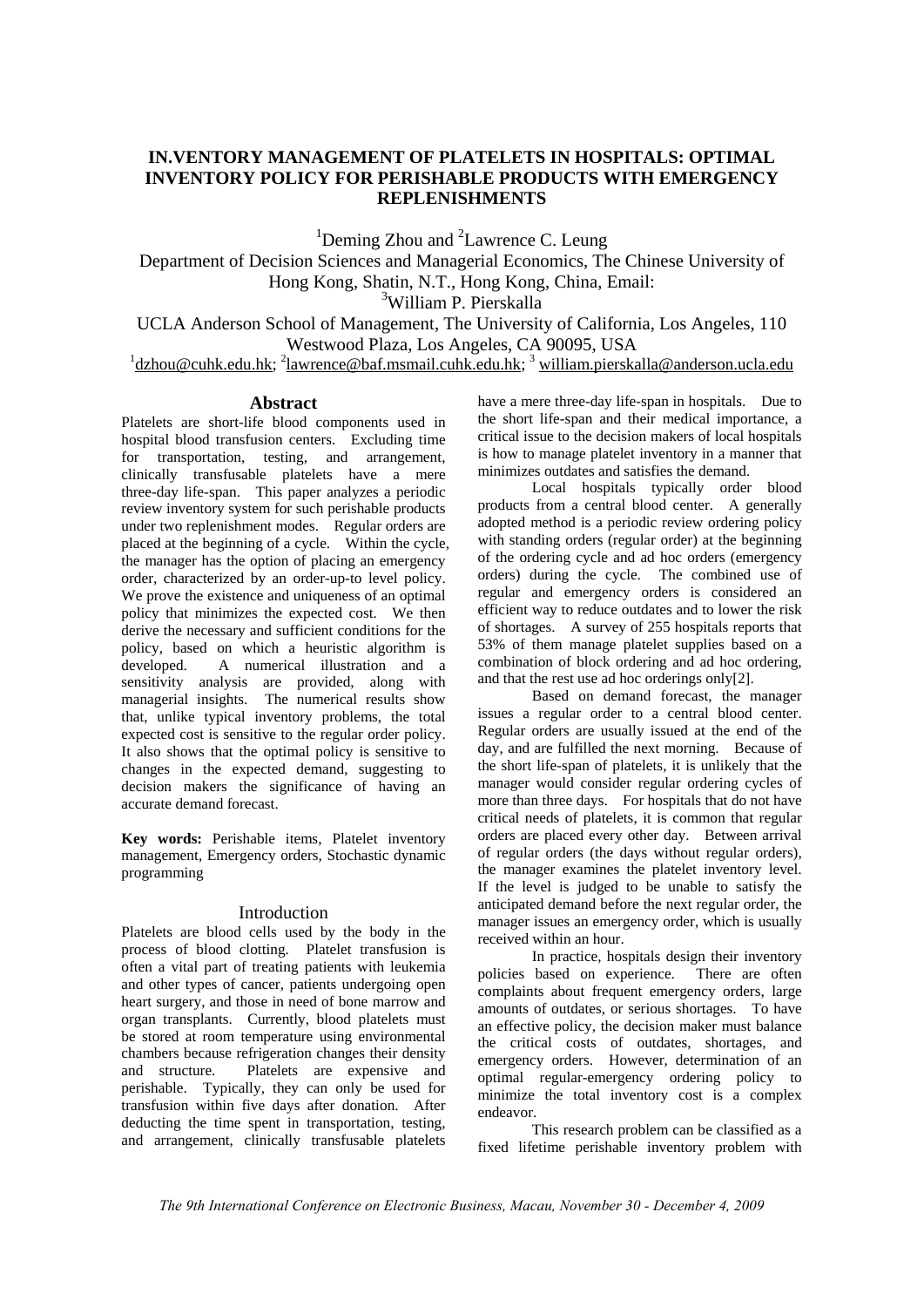stochastic demand and emergency ordering. There is a large body of literature on perishable product inventory problems ([7]; [13]; [16]). For fixed-life perishable problems with general stochastic demand, the determination of optimal regular order policies was first examined in [14], in which a product life of two periods was addressed and the convexity of the corresponding cost functions was characterized. The two-period problem was later extended to *m* periods, and an algorithm to obtain the optimal ordering policies was designed ([11]; [12]). Similarly, bounds were developed for a near-myopic heuristic which searches for a desirable inventory policy ([15]). A combination of dynamic programming and simulation was applied to explore the "near optimal" inventory policies for platelets ([8]). In general, because of the complexity of tracking the states of *m*-period perishable products, analytical results have not been explored extensively.

For fixed-life perishable problem with Poisson demand, queueing properties have been utilized to examine the optimal inventory policy. In [6], the perishable inventory system was formulated as a two-stage queueing model (one holding fresh items and the other holding older items), where the system's performance was approximated using simulation. A continuous review perishable system was analyzed in [9], where the expected inventory cost was characterized based on renewal demand and instantaneous replenishments. Assuming both the arrival of items and the demand are Poisson processes, [17] developed ergodic limits for the average inventory and outdates. Utilizing the steady state properties of a Markov chain, [4] obtained bounds on the limiting distribution of the number of outdates in a period.

The consideration of emergency order as a major aspect of an inventory policy for perishable products has not been addressed in the literature. For inventory research on nonperishable product, emergency order was featured as a complementary ordering policy in [3] and [18]. In the former, multiple emergency orders were allowed within a regular review cycle and were managed under a continuous review policy, where a complex control policy was derived based on a stochastic dynamic programming approach. In the latter, emergency orders were restricted to specific review times, and a simple and time-invariant emergency order-up-to level was shown to be unique and was approximated using a heuristic algorithm.

In this paper, we address a platelet inventory problem characterized by a fixed-lifespan of three days, general stochastic demand, and a combined use of regular and emergency orderings, where regular orders are placed at the beginning of a cycle and emergency orders are periodically reviewed within the cycle according to an order-up-to level policy.

There has been limited research that analytically models the perishable inventory problem beyond two periods for general stochastic demand, since the number of states explodes exponentially with the number of lifetime periods.

For perishable inventory with emergency orders, the convexity of the cost function for a general demand distribution is no longer assured. However, by first showing the existence of a unique interior stationary point and then proving the strict convexity at the point's neighborhood, we are able to prove the uniqueness of a decision policy doublet that minimizes the total expected cost. We also derive the necessary and sufficient conditions for the optimal doublet, based on which a heuristic algorithm is designed.

Our numerical analysis shows that the total expected cost is sensitive to changes in the optimal regular order but not in the order-up-to level. Also, while both the optimal regular order and the order-up-to level are not sensitive to changes in cost parameters, both are sensitive to changes in the expected demand. It shows that the accuracy in estimating the expected demand is by far the most important aspect for the decision maker, as the error could result in a significant amount of extra costs.

In the ensuing sections, we first discuss the assumptions, followed by the development of the one cycle problem. Then the model is extended to a multi-cycle problem, and the optimal policy structure is examined. We derive the necessary and sufficient conditions for the optimal policy, based on which a heuristic algorithm is designed. Numerical illustrations and a comprehensive sensitivity analysis are provided, along with managerial insights.

## **The Modeling Framework**

We consider a single-item periodic review inventory system that employs certain order amount for its regular order and an order-up-to level for its emergency order. Throughout the paper, we use *period* as a time unit (day), and *cycle* to express the interval of regular orders. To manage platelets with emergency ordering, the regular order cycles are limited to either two days or three days, because a one-day cycle would rule out emergency orders and platelets have a three-day lifetime. Since it is not uncommon for hospitals to place regular orders every other day, and as a start, we assume the regular order cycle to be two periods.

The decisions for this problem are regular order quantities  $Q_n$  and the emergency order-up-to level  $s_n$  (Figure 1). Here, we assume that all orders are placed at the start of a period and received instantaneously. This is a reasonable real-life approximation, since emergency orders are usually delivered promptly and regular orders arrive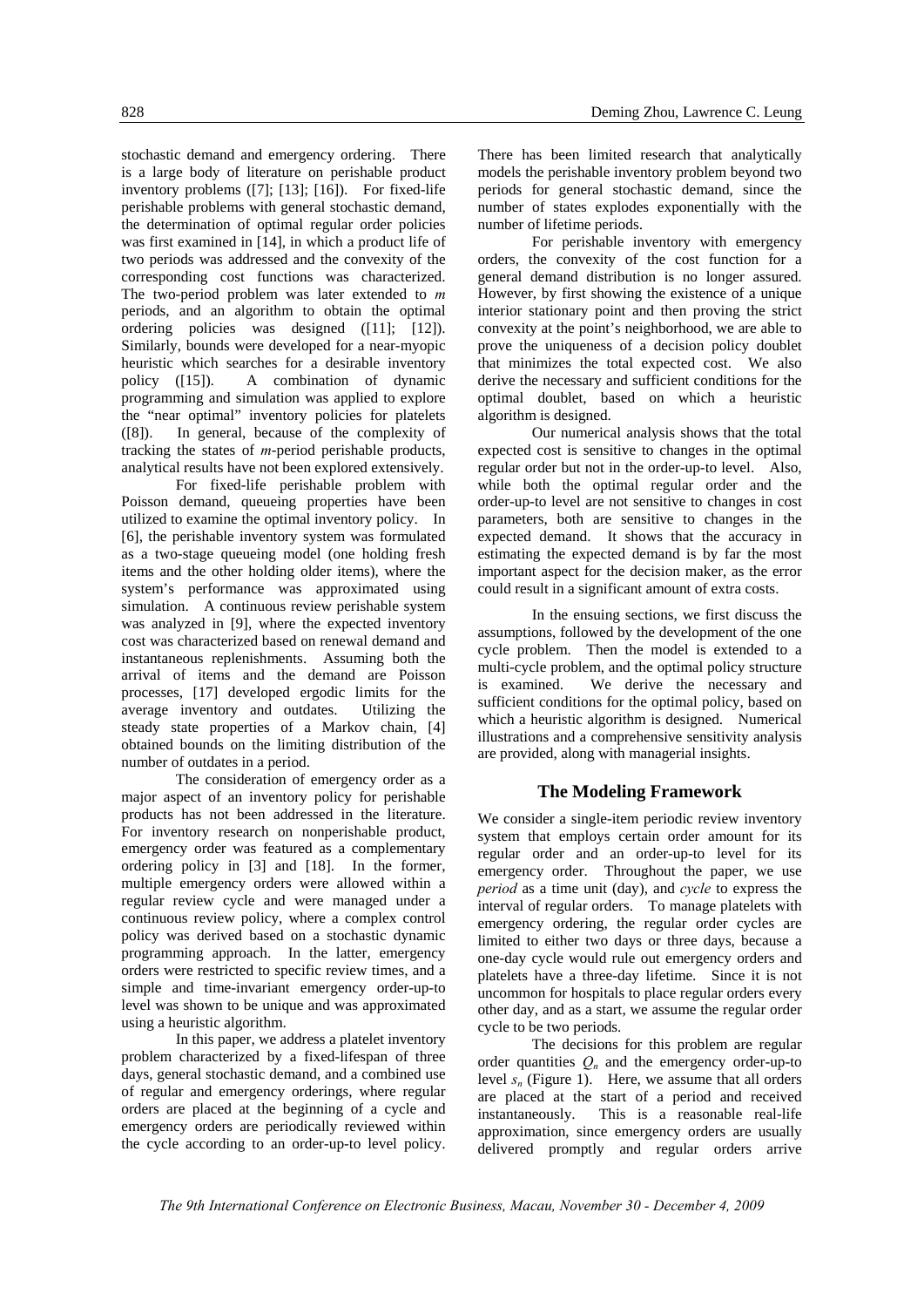overnight. Also, unsatisfied demand of platelets is assumed to be backlogged, because of the critical nature of their medical significance. Moreover, we assume that the period demands are independent and identically distributed, and are satisfied according to a FIFO policy.

Another important assumption has to do with the vintage of the platelets. Regular ordered platelets are usually fresh. Since emergency platelets are expected to be used right away, blood banks may have the option to deliver platelets that are fresh, one-period old, or two-period old. Depending on the availability and policy between the blood bank and local hospitals, all three types of vintage are plausible emergency supplies. Here, we start our exposition with the assumption that emergency platelets are one-period old, because it offers certain modeling simplifications. At a later section, we will explore the scenarios where the emergency platelets are fresh or two-period old.



**(***Q, s***) Figure 1. Evolution of Inventory Position in a Periodic Review System of Perishable Products with Emergency Replenishments** 

#### **Notions:**

- $t_j$  = demand in period *j* (*j*=0, *l*, 2) with distribution
	- *F* and density function *f*:  $f(t) > 0$  for  $t > 0$ ; *f(t)*=0 for  $t \le 0$
- $\mu =$  mean demand per period, *E[t]*
- $y_e$  = emergency order amount
- $L_i$  = shortage at period *i* of a cycle ( $i=1, 2$ )
- $x_n =$  initial inventory of cycle *n* (*x* for one-cycle problem)

#### **One Cycle Problem**

In this section we build expressions for costs of replenishing, shortages, and carrying for the one cycle problem. The expected cost of the whole cycle is the summation of these three types of costs. For replenishing cost, we focus on emergency cost since it is significantly more expensive than the regular cost. For carrying cost, we focus on the cost of outdates, which is the predominant part of the carrying cost.

The inventory level at the end of the first period is  $Q - (t_0 - x)^+$ , where  $t_0$  is the demand in the first period. The plus function in this expression ensures that all initial inventories will deteriorate if they are not depleted at the end of the first period.

- *z =* outdates of platelets ordered in this cycle
- $s_n$  = emergency order-up-to level in cycle *n* (*s* for one-cycle problem)
- $Q_n$  = regular order quantity in cycle *n*
- (*Q* for one-cycle problem)
- $c_e$  = emergency cost per unit
- $c_p$  = shortage cost per unit.  $c_r$  = outdate cost per unit.
- 

An emergency order is issued when  $Q - (t_0 - x)^+$  is smaller than *s*. We can express the emergency order as:

$$
y_e = (s - [Q - (t_0 - x)^+]^+ \tag{1}
$$

Shortages may occur in both periods of the cycle. For the first period, shortage occurs when demand  $t_0$  is higher than the sum of the regular order quantity and initial inventory:

$$
L_1 = (t_0 - Q - x)^{+}
$$
 (2)

For the second period, shortage depends on the emergency order quantity and the inventory level at the end of the first period: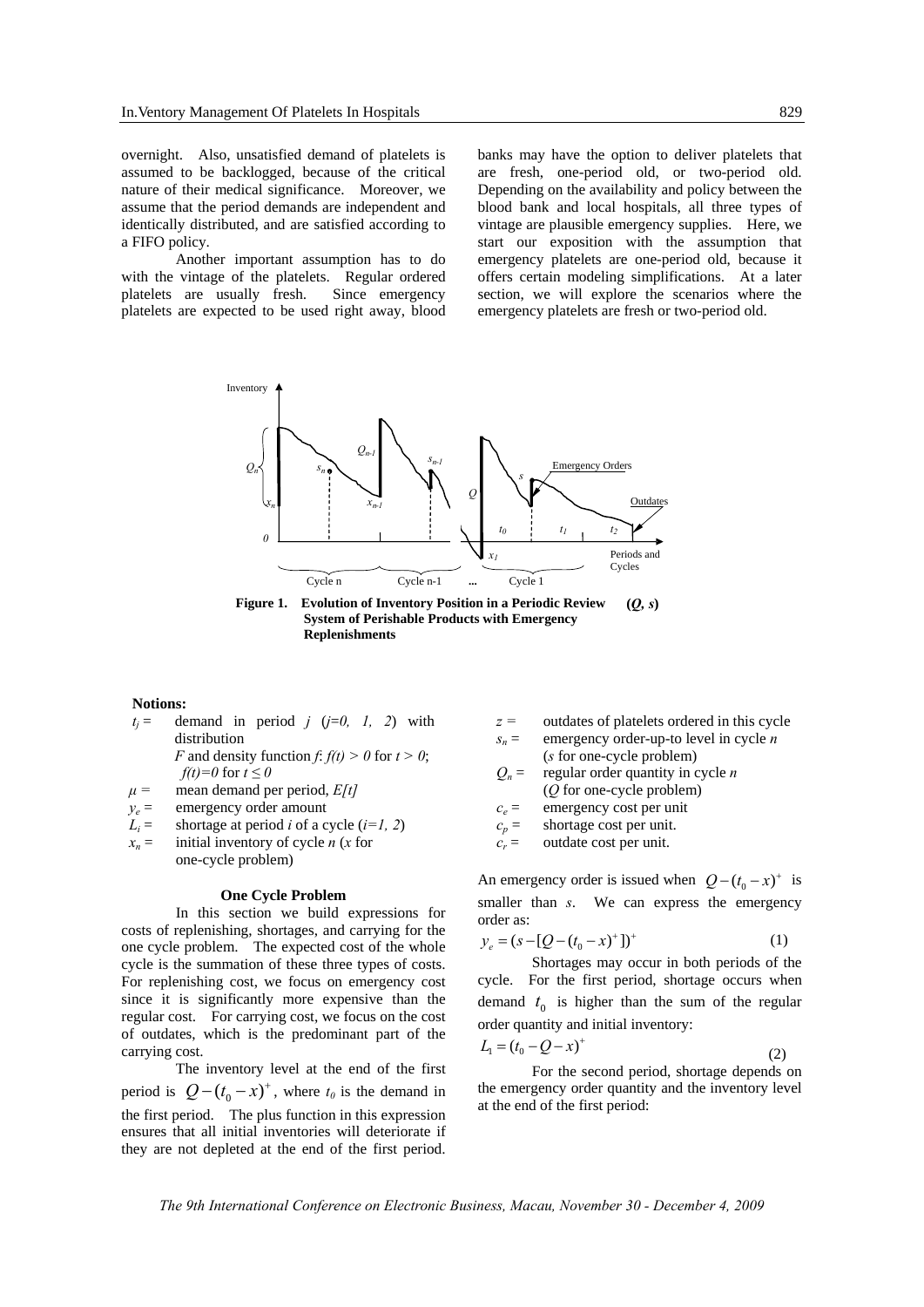$$
L_2 = (t_1 - y_e - [Q - (t_0 - x)^+]^+
$$
  
=  $(t_1 - (s - [Q - (t_0 - x)^+]^+ - [Q - (t_0 - x)^+]^+)$  (3)

For assessing the outdate cost, we need to consider the lag effect where outdates for the amount ordered in the current cycle occur only in subsequent cycles (see also [14] and [15]). Because the emergency orders are assumed to be one-period old, all the inventories at the beginning of the second period have the same age. Therefore, the outdate is

$$
z = (Q + y_e - [t_2 + t_1 + (t_0 - x)^+]^+
$$
  
=  $(Q + (s - [Q - (t_0 - x)^+]^+)$ , (4)  
 $-[t_2 + t_1 + (t_0 - x)^+]^+$ 

where  $[t_2 + t_1 - (t_0 - x)^+]$  is the total demand to be satisfied by platelets ordered in the cycle.

#### **Optimal Policy with Initial Inventory**  $(x \ge 0)$

We first address the optimal policy when there is initial inventory ( $x \ge 0$ ). The situation when there is backlog  $(x < 0)$  is addressed in the next subsection.

## **Expected Emergency Cost**

If *Q* ≤ *s* and from (1),  $Q - (t_0 - x)^+$  ≤ *s*.

Thus,

$$
y_e = \begin{cases} s - Q, & t_0 \le x; \\ s + t_0 - Q - x, & t_0 \ge x. \end{cases}
$$
  
The expected convergence cost is

The expected emergency cost is

$$
E[y_e] = c_e \int_{t_0=0}^{x} (s - Q) dF(t_0)
$$
  
+
$$
+ c_e \int_{t_0=x}^{\infty} (s + t_0 - Q - x) dF(t_0)
$$
  
= 
$$
c_e (s - Q + \mu - x + \int_{0}^{x} F(t_0) dt_0)
$$

where  $c_e$  is the emergency cost per unit. Here, we assume that the emergency cost is in terms of cost per unit, and that the fixed cost is negligible. The same assumption is adopted in [3] and [18].

If  $Q \geq s$ , then  $y_e > 0$  if and only if

$$
s + (t_0 - x)^+ > Q.
$$
 Thus,  

$$
y_e = \begin{cases} s + t_0 - Q - x, & t_0 \ge Q + x - s; \\ 0, & \text{otherwise.} \end{cases}
$$

Then the expected emergency cost would be

$$
E[y_e] = c_e \int_{t_0 = Q + x - s}^{\infty} (s + t_0 - Q - x) dF(t_0)
$$
  
=  $c_e (s - Q + \mu - x + \int_0^{Q + x - s} F(t_0) dt_0).$ 

Note that when  $Q = s$ , the two expressions of *E*[*ye*] converge. This means the expected emergency cost is continuous at the point. Similarly, it can be shown that expected shortage and outdate are continuous at this point as well.

#### **Expected Shortage Cost**  For the first period,

$$
E[L_1] = c_p \int_{t_0=Q+x}^{\infty} (t_0 - Q - x) dF(t_0)
$$
  
\n
$$
= c_p (\mu - Q - x + \int_0^{Q+x} F(t_0) dt_0),
$$
  
\nFor the second period,  
\nIf  $Q \le s$ ,  $L_2 = \begin{cases} t_1 - s, & t_1 \ge s; \\ 0, & \text{otherwise.} \end{cases}$ 

apected

$$
E[L_2] = c_p \int_{t_0 = s}^{\infty} (t_1 - s) dF(t_1) = c_p (\mu - s + \int_0^s F(t_0) dt_0).
$$
  
If  $Q \ge s$ ,  

$$
L_2 = \begin{cases} (t_1 - Q)^+, & t_0 \in [0, x]; \\ (t_1 - Q - x + t_0)^+, & t_0 \in [x, x + Q - s]; \\ (t_1 - s)^+, & t_0 \in [x + Q - s, \infty). \end{cases}
$$

Then the expected shortage is

$$
E[L_2] = c_p \int_{t_0=0}^{x} \int_{t_1=0}^{\infty} (t_1 - Q) dF(t_1) dF(t_0)
$$
  
+ 
$$
\int_{t_0=x}^{x+Q-s} \int_{t_1=x+Q-t_0}^{\infty} (t_1 - Q - x + t_0) dF(t_1) dF(t_0)
$$
  
+ 
$$
\int_{t_0=x+Q-s}^{\infty} \int_{t_1=s}^{\infty} (t_1 - s) dF(t_1) dF(t_0).
$$

By integrating by parts twice, this expression could be simplified as

$$
E[L_2] = c_p (\mu - s + \int_0^s F(t_1) dt_1 - \int_x^{x+Q-s} F(t_0) dt_0
$$
  
+ 
$$
\int_x^{x+Q-s} F(t_0) F(x+Q-t_0) dt_0).
$$

#### **Expected Outdate Cost**

If  $Q \leq s$ , the inventory level will be replenished to *s* at the beginning of the second period. Therefore, outdates only depend on emergency order level and demand of later periods. From (4), we have  $z = (s - t_1 - t_2)^+$ . Thus the expected outdate cost is

$$
E[z] = c_r \left( \int_{t_1=0}^s \int_{t_2=0}^{s-t_1} (s - t_1 - t_2) dF(t_2) dF(t_1) \right)
$$
  
=  $c_r \int_0^s F(t_1) F(s - t_1) dt_1$ ,

If  $Q \geq s$ , the outdate amount would depend on both *Q* and *s*, as well as demands  $t_0$ ,  $t_1$ , and

$$
t_2^{\phantom{\dag}}.
$$

$$
z = \begin{cases} (Q - t_1 - t_2)^+, & t_0 \in [0, x]; \\ (Q + x - t_0 - t_1 - t_2)^+, & t_0 \in [x, x + Q - s]; \\ (s - t_1 - t_2)^+, & t_0 \in [x + Q - s, \infty). \end{cases}
$$

The expected outdate cost would be

*The 9th International Conference on Electronic Business, Macau, November 30 - December 4, 2009*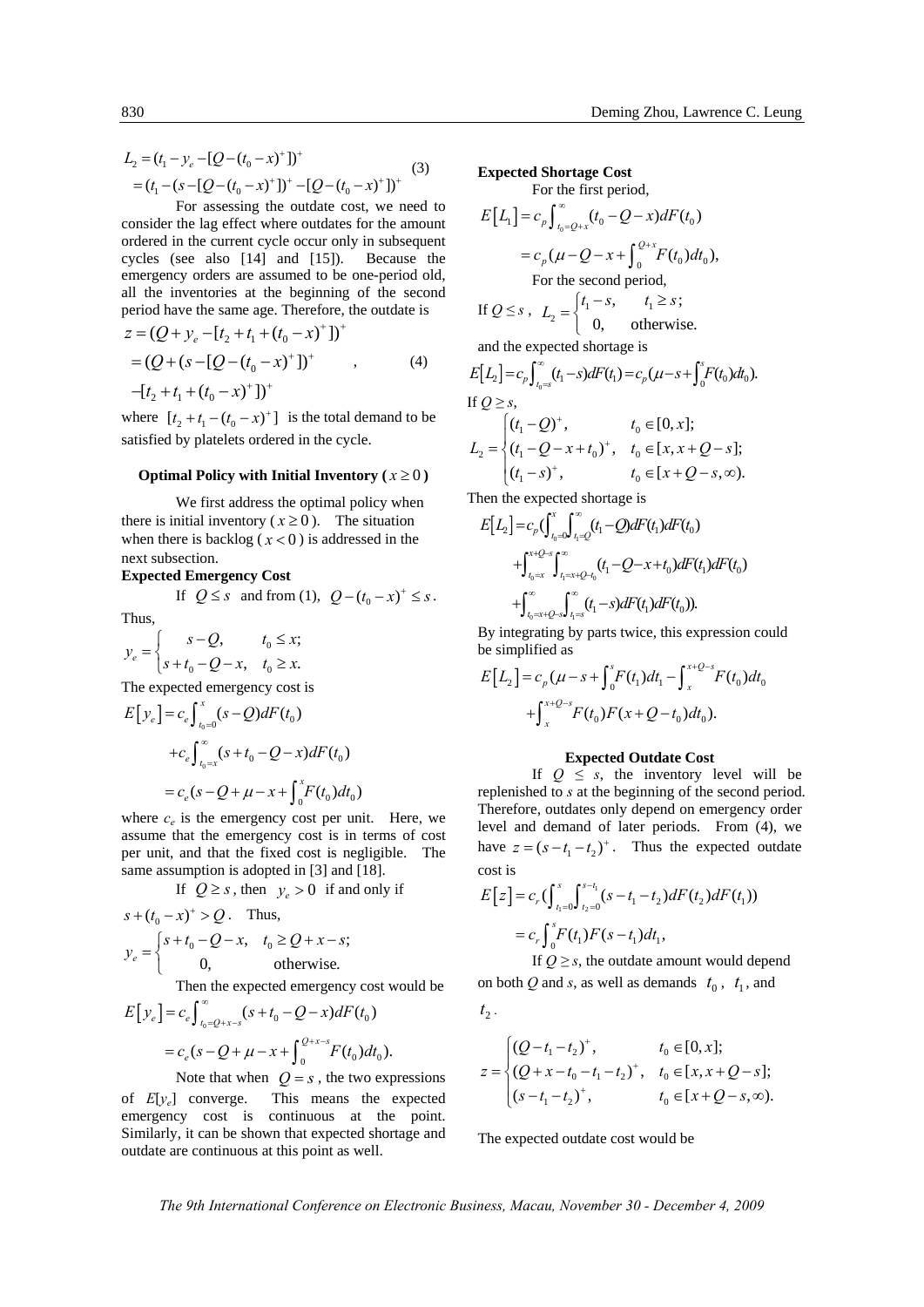$$
E[z] = c_r \left\{ \int_{t_0=0}^{x} \int_{t_1=0}^{Q} \int_{t_2=0}^{Q-t_1} (Q-t_1-t_2) dF(t_2) dF(t_1) dF(t_0) \right. \\ \left. + \int_{t_0=x}^{x+Q-s} \int_{t_1=0}^{Q+x-t_0} \int_{t_2=0}^{Q+x-t_0-t_1} (Q+x-t_0-t_1-t_2) dF(t_2) dF(t_1) dF(t_0) \right\}.
$$

After integrating by parts three times, it is simplified as

$$
E[z] = c_r \left(\int_0^s F(t_1) F(s - t_1) dt_1 + \int_{t_0 = x}^{Q+x-s} F(t_0) F^{(2)}(x + Q - t_0) dt_0\right),
$$

where  $F^{(2)}(t)$  is a convolution of  $F(t)$  defined by  $F^{(2)}(t) = \int_0^t F(t-t')dF(t')$ . Since a convolution of CDF functions is still a CDF function, we define its density function as  $f^{(2)}(t)$ . It is easy to check that  $f^{(2)}(t) = \int_0^t f(t-t')dF(t')$  based on positive demand functions.

Combining all the expressions above, the one cycle total expected cost becomes: When  $Q \leq s$ ,

$$
EC(Q,s) = c_e(s - Q + \mu - x + \int_0^x F(t_0) dt_0)
$$
  
+
$$
c_p(\mu - Q - x + \int_0^{Q+x} F(t_0) dt_0)
$$
  
+
$$
c_p(\mu - s + \int_0^s F(t_0) dt_0)
$$
  
+
$$
c_r \int_0^s F(t_1) F(s - t_1) dt_1.
$$
 (5)

When  $Q \geq s$ ,

$$
EC(Q,s) = c_e \left[ s - Q + \mu - x + \int_0^{Q+x-s} F(t_0) dt_0 \right]
$$
  
+
$$
c_p \left[ \int_x^{x+Q-s} F(t_0) F(x+Q-t_0) dt_0 + 2\mu - Q - x - s + \int_0^{Q+x} F(t_0) dt_0 + \int_0^s F(t_1) dt_1 - \int_x^{x+Q-s} F(t_0) dt_0 \right]
$$
  
+
$$
c_r \left[ \int_0^s F(t_1) F(s-t_1) dt_1 + \int_{t_0=x}^{Q+x-s} F(t_0) F^{(2)}(x+Q-t_0) dt_0 \right].
$$

At first sight, it seems that we have to discuss optimal policy for both cases listed in (5) and (6). However, the following lemma guarantees that we only need to examine the case  $Q \geq s$  for optimal policies.

**Lemma 1.** *1. The expected cost function is continuous in Q and s.* 

> *2. When Q ≤ s, the expected cost will reach its minimum at the boundary where*  $Q = s$ *.*

The proof is given in the Appendix. From the first statement of this Lemma, we know that the boundary solution is covered in the case  $Q \geq s$ , which means it is the only case we need to consider. Also, at the minimum, the optimal regular ordering quantity *Q* will never be smaller than the emergency stock level *s*. We know that if the optimal policy doublet is an interior point of the feasible set, it must necessarily satisfy the first-order conditions

 $\partial EC/\partial Q = 0$  and  $\partial EC/\partial s = 0$ .

**Theorem 1.** *For the one cycle inventory problem, there exists a unique interior global minimum for the expected cost function. The optimal ordering policies (Q\* , s\* ) are determined by the following two equations:* 

$$
c_e - c_p + c_p F(s^*) + c_r F^{(2)}(s^*) = 0,
$$
  
\n
$$
-c_e - c_p + c_p F(Q^* + x)
$$
  
\n
$$
+ \int_{s^*}^{Q^*} F(Q^* + x - t_0)(c_p f(t_0).
$$
  
\n
$$
+c_r f^{(2)}(t_0))dt_0 = 0
$$
  
\n(8)

The proof is given in the Appendix. Equations (7) and (8) are the necessary and sufficient conditions for the optimal policy. By first showing the existence of a unique interior stationary point and then proving the strict convexity at the point's neighborhood, we prove the uniqueness of a decision policy doublet that minimizes the total expected cost. Note that, throughout the proof, the convexity of the cost function is not required for the determination of the optimal solution. In fact, the total cost function (6) is not convex in general (see also Figure 2), largely due to the presence of emergency ordering. This represents a departure from the convex cost function in traditional regular-order perishable inventory system.

From  $(7)$ , note also that  $s^*$  is independent of the initial inventory. This is true when the probability of an emergency order is non-zero. However, when the initial inventory is large enough to cover the demand during the first period for sure, (7) no longer holds and *s \** is no longer relevant (see A.1 in the Appendix).

Figure 2 is a typical plot of the Left Hand Side (LHS) of (7) and (8), with the periodic demand following a normal distribution and with given values of  $c_e$ ,  $c_p$ ,  $c_r$ , and  $x$ . LHS of (7) is bounded between  $-c_p+c_e$  and  $c_r+c_e$ , while LHS of (8) is bounded between  $-c_p-c_e$  and  $c_r+c_p-c_e$ . The optimal policies  $Q^*$  and  $s^*$  are therefore the points where these two respective curves intersect with the horizontal axis.

*The 9th International Conference on Electronic Business, Macau, November 30 - December 4, 2009*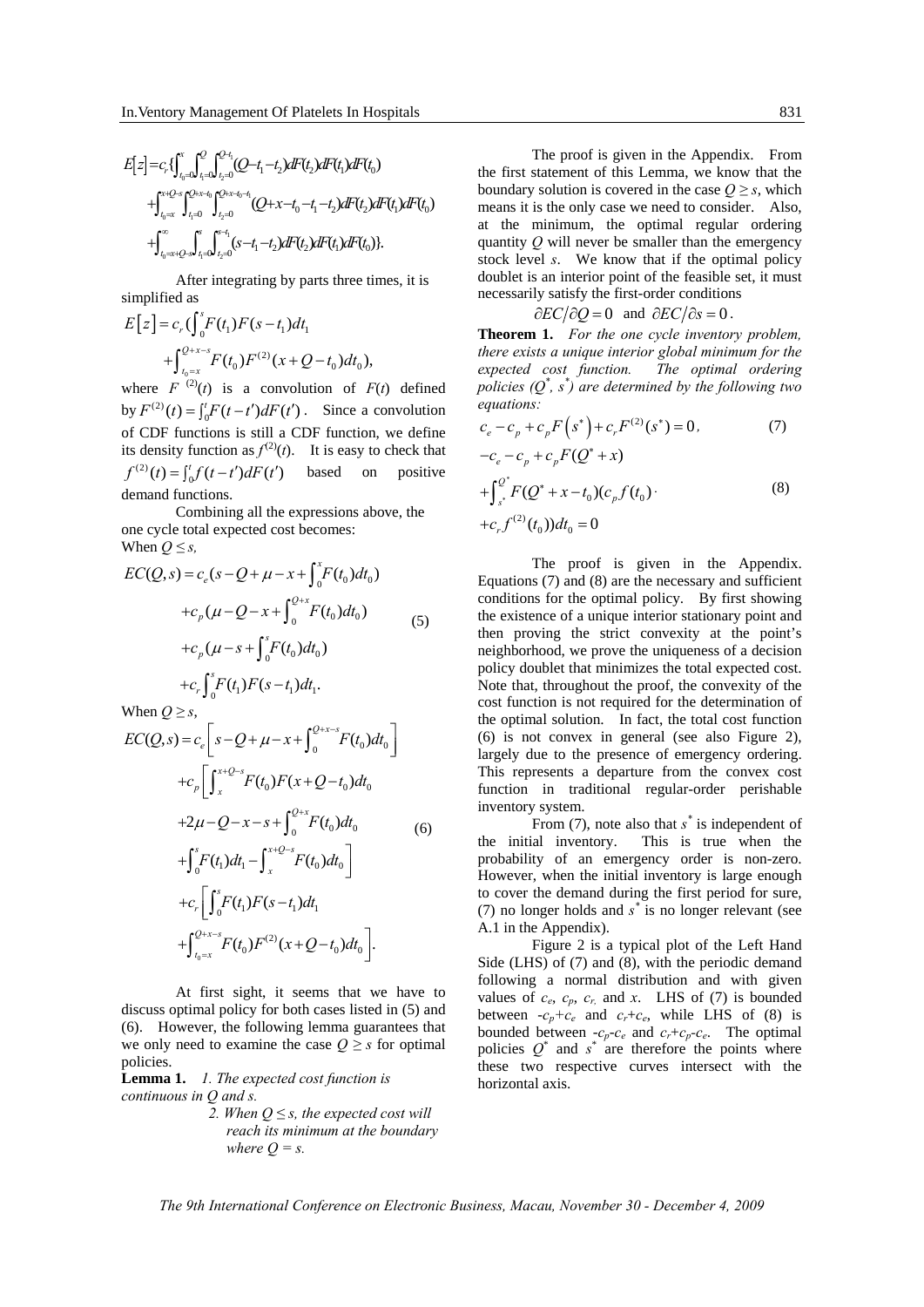

## **Figure 2. Finding the Optimal Policy Doublet**   $(Q^*, s^*)$

#### **Optimal Policy with Backlog**  $(x \leq 0)$

In previous discussions, we assumed the initial inventory to be  $x \ge 0$ . For  $x \le 0$ , the formulation of the cost function as well as the optimum solution is very similar. For the sake of brevity, we list the major results as follows.

When 
$$
Q+x \le s
$$
,  
\n
$$
EC(Q, s) = c_e(s - Q + \mu - x)
$$
\n
$$
+c_p(\mu - Q - x + \int_0^{Q+x} F(t_0) dt_0)
$$
\n
$$
+c_p(\mu - s + \int_0^s F(t_0) dt_0)
$$
\n
$$
+c_r \int_0^s F(t_1)F(s - t_1) dt_1
$$
\nWhen  $Q+x \ge s$ ,  
\n
$$
EC(Q, s) = c_e \left[ s - Q + \mu - x + \int_0^{Q+x-s} F(t_0) dt_0 \right]
$$
\n
$$
+c_p \left[ \int_0^{x+Q-s} F(t_0)F(x + Q - t_0) dt_0 + 2\mu - Q - x - s + \int_0^{Q+x} F(t_0) dt_0 \right]
$$
\n
$$
+ \int_0^s F(t_1) dt_1 - \int_0^{x+Q-s} F(t_0) dt_0
$$
\n
$$
+c_r \left[ \int_0^s F(t_1)F(s - t_1) dt_1 + \int_0^{Q+x-s} F(t_0)F^{(2)}(x + Q - t_0) dt_0 \right]
$$

For the same reason as stated in Lemma 1, we only need to consider (10) to determine the optimal policy. Similar to (6), this cost function (10) has the boundary  $Q + x = s$ .

**Corollary 1.** *For any initial inventory*  $x \leq 0$ *: 1) The optimal order policy doublet*  $(Q^*, s^*)$  given by *the following two equations is the unique and global optimum solution for the one cycle expected cost function.* 

$$
c_e - c_p + c_p F(s^*) + c_r F^{(2)}(s^*) = 0,
$$
 (11)

$$
-c_e - c_p + c_p F(Q^* + x)
$$

$$
+\int_{s^*}^{\mathcal{Q}^*+x} F(\mathcal{Q}^*+x-t_0)(c_p f(t_0)\cdot\tag{12}
$$

 $+c_r f^{(2)}(t_0) dt_0 = 0$ *2) At the optimum,* 

$$
Q^*(x) = Q^*(0) + |x|.
$$
 (13)

The proof is given in the Appendix. Equation (13) of Corollary 1 shows that the optimal regular order quantity is the sum of two parts, the optimal order with zero initial inventory and the backlog. Note that  $Q^*$  at zero initial inventory is already covered in (6).

#### **The Dynamic Approach for the Multi-cycle Problem**

In this section, we extend the single cycle model to a multi-cycle model, where a sequence of ordering decisions is made. As is common with periodic review inventory problems, our mode of analysis is the functional equation approach of dynamic programming.

First, we need to formulate the inventory level at the end of a cycle. This is given by the following lemma. Note that we label the cycles backward, starting with the final cycle as cycle *1*.

**Lemma 2.** *If the inventory level at the beginning of cycle n is*  $x_n$ *, the ordering policies are*  $Q_n$  *for the regular order and sn for the emergency order-up-to level, and the demands for the two periods of the cycle are*  $t_0$  *and*  $t_1$ *, the inventory level at the end of the cycle would be* 

$$
x_{n-1}(x_n, Q_n, s_n, t_1, t_0)
$$
  
= 
$$
\begin{cases} Q_n - t_1, & t_0 \in [0, x_n]; \\ Q_n + x_n - t_0 - t_1, & t_0 \in [x_n, x_n + Q_n - s_n]; \\ s_n - t_1, & t_0 \in [x_n + Q_n - s_n, \infty). \end{cases}
$$
(14)

Proof is obvious and is omitted. Define  $C_n(x_n)$  as the minimum expected discounted cost of the last *n* cycles where  $x_n$  is initial inventory of the cycle *n*. Similar to our discussions in the one-cycle problem, each cycle contains exactly two periods and all fresh inventory will perish in three periods. We define

*The 9th International Conference on Electronic Business, Macau, November 30 - December 4, 2009*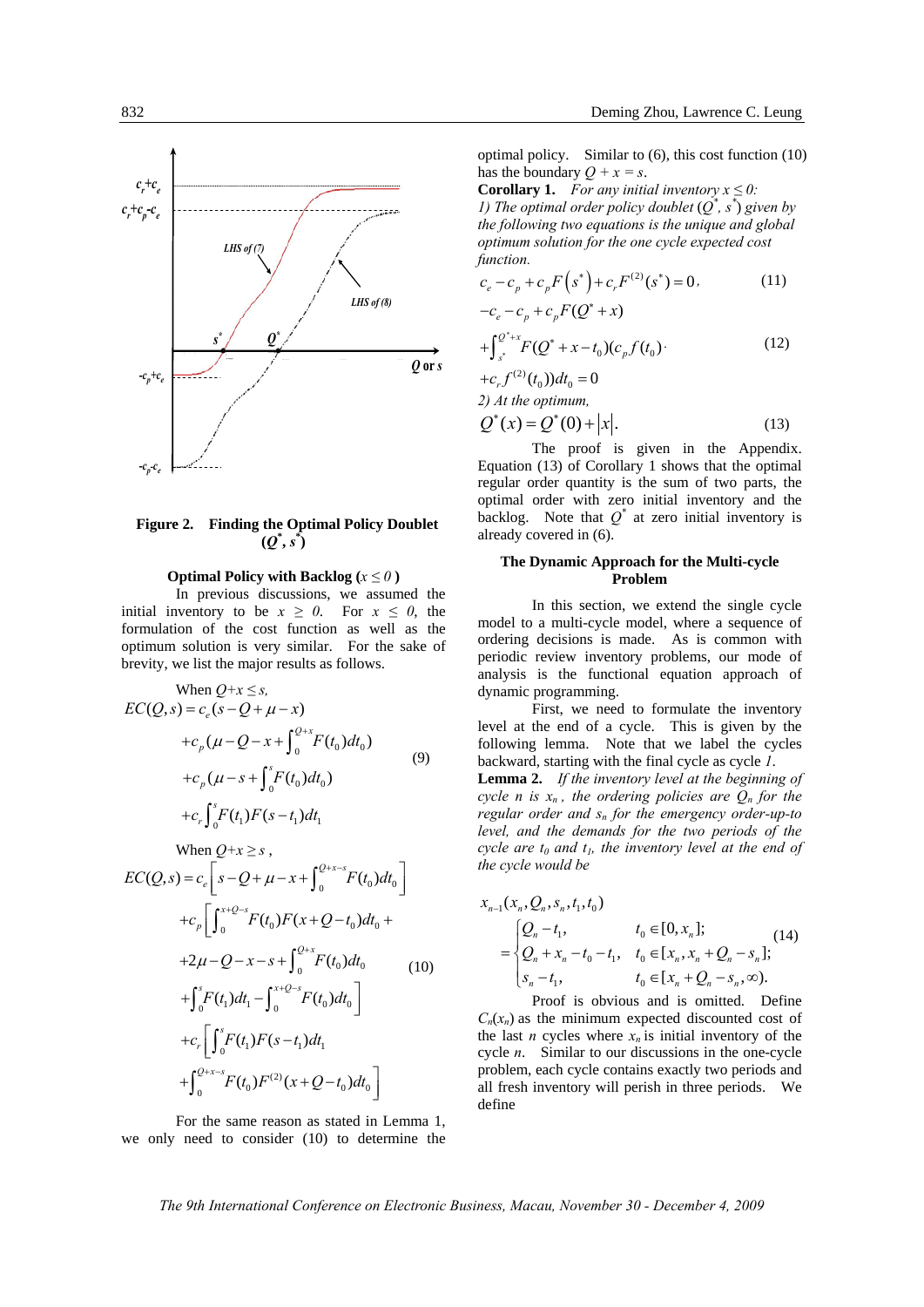$$
B_n(x_n, Q_n, s_n) = EC(x_n, Q_n, s_n)
$$
  
+ $\alpha \int \int C_{n-1}[x_{n-1}(x_n, Q_n, s_n, t_1, t_0)]dF(t_1)dF(t_0).$  (15)

 Then the principle of optimality for this model takes the form  $C_n(x_n) = \inf_{Q_n \ge 0, s_n \ge 0} \{B_n(x_n, Q_n, s_n)\}$  for  $n \ge 1$ . In (15),  $EC(x_n, Q_n, s_n)$  is the one-cycle cost function whose properties are analyzed in the previous section and  $\alpha$  is the discount factor ( $\alpha \in [0,1]$ ). In the ensuing theorem, following a similar approach as in the one-cycle problem, we demonstrate inductively that the existence and uniqueness of the optimal policy for the last *n-1* cycles is preserved in the last *n* cycles.

**Theorem 2.** *For the last n cycles with initial inventory xn, we have the following properties: 1) For any given*  $x_n$ *, there is a unique stationary point*  $(Q_n^*, s_n^*)$  *given by the solution to the following expressions,* 

$$
s_n^* = G_{n-1}^{-1}(c_p - c_e),
$$
 (16)

$$
-c_e - c_p + c_p F(Q_n^* + x_n)
$$
  
+ 
$$
\int_{s_n^*}^{Q_n^*} F(Q_n + x_n - t_0) g_{n-1}(t_0) dt_0 = 0,
$$
  

$$
Q_n^*(x_n) = Q_n^*(0) + |x_n|, \quad \text{if} \quad x_n \le 0,
$$
 (18)  
where

$$
g_n(x) = c_p f(x) + c_r f^{(2)}(x) + \alpha \int_0^x C_n''(x - t) f(t) dt,
$$

*and*  $G_n(x) = \int_{0}^{x} g_n(t) dt$  *for*  $x > 0$  *and*  $n > 0$ .

*2) In the neighborhood of the stationary point*  $(Q^*_s, s^*_s)$ ,  $B_s(x_*, Q_s, s_s)$  *is strictly convex for any given*  $x_n$ .

The proof is given in the Appendix. Recall that in the single-cycle model, it is shown that for the optimal policy,  $s^*$  must be less than  $Q^*$ , that the optimal policy with initial backlog is to order the sum of optimal quantity with zero initial inventory and the backlogged amount, that the optimal policy exists and is unique, and that the necessary and sufficient conditions for the optimal policy with non-negative inventory are provided in (7) and (8). For comparison, equations (7) and (8) can be respectively expressed as

$$
s^* = G_0^{-1}(c_p - c_e),
$$
  
-c\_e - c\_p + c\_p F(Q^\* + x) +  $\int_s^{Q^*} F(Q^* + x - t_0)g_1(t_0)dt_0 = 0$ 

For the multi-cycle model, according to Theorem 2, the basic features of the one-cycle problem are preserved. That is,  $s_n^*$  is less than  $Q_n^*$ . The optimal regular order quantity can be expressed as  $Q_n^*(x_n) = Q_n^*(0) + |x_n|$ . The two properties of Theorem 2 state that there exist a unique stationary

point for the total cost function, and that the unique point  $(Q_n^*, s_n^*)$  is a global minimum solution. The necessary and sufficient conditions for the optimal policy are provided in (16)-(18).

Note that  $(16)-(18)$ , similar to  $(7)-(8)$ , indicate that the initial inventory of each cycle does not affect the emergency order-up-to level, as long as the initial inventory is not unreasonably high. This largely reflects the vintage condition of the initial inventory. Because of the assumption that emergency orders are one-period old, the initial inventory of the following cycle is then two-period old and will perish before the next emergency orders. Hence, for the scenario where the emergency order is one-period old, each cycle's initial inventory has no effect on the order-up-to level.

## **A Heuristic Algorithm for the Multi-cycle Inventory Problem**

In the multi-cycle problem, the optimal order policies for each cycle are determined sequentially. For the optimal policy doublet of cycle *n*, we need to know the explicit decision function of the cycle *n-1*, and so on. This is essentially a discrete-time, continuous-state, stochastic optimization problem. Based on the sufficient and necessary conditions for the optimal policies developed in Theorem 2, we provide a heuristic algorithm to approximate the optimal solution for the multi-cycle problem.

The heuristic algorithm is as follows. As an initial setup, for each cycle *j*, estimate the range of the initial platelet inventory. Discretize the non-negative range into *m* equal intervals depending on the precision desired. For negative range of  $x_i$ ,

let them be treated as if the initial inventory is zero. For the root-finding steps, we select the adjacent integer (to the root) that has the smallest residual value.

> **Step 1**. For cycle 1, determine  $s_1^*$  by finding the root of equation (7)

> > using a linear search.

- **Step 2.** For each state of  $x_1$ , determin  $Q_1^*$ 
	- by substituting  $s_1^*$  into equation (8) and finding the root of (8) using a linear search.
- **Step 3.** For cycles  $j = 2,..., n$ , determine  $s_j^*$ by finding the root of equation (16) using a linear search.
- **Step 4.** For each state of  $x_i$ , determin  $Q_j^*$  by substituting  $s_j^*$ into equation (A.12) in the Appendix and by finding the root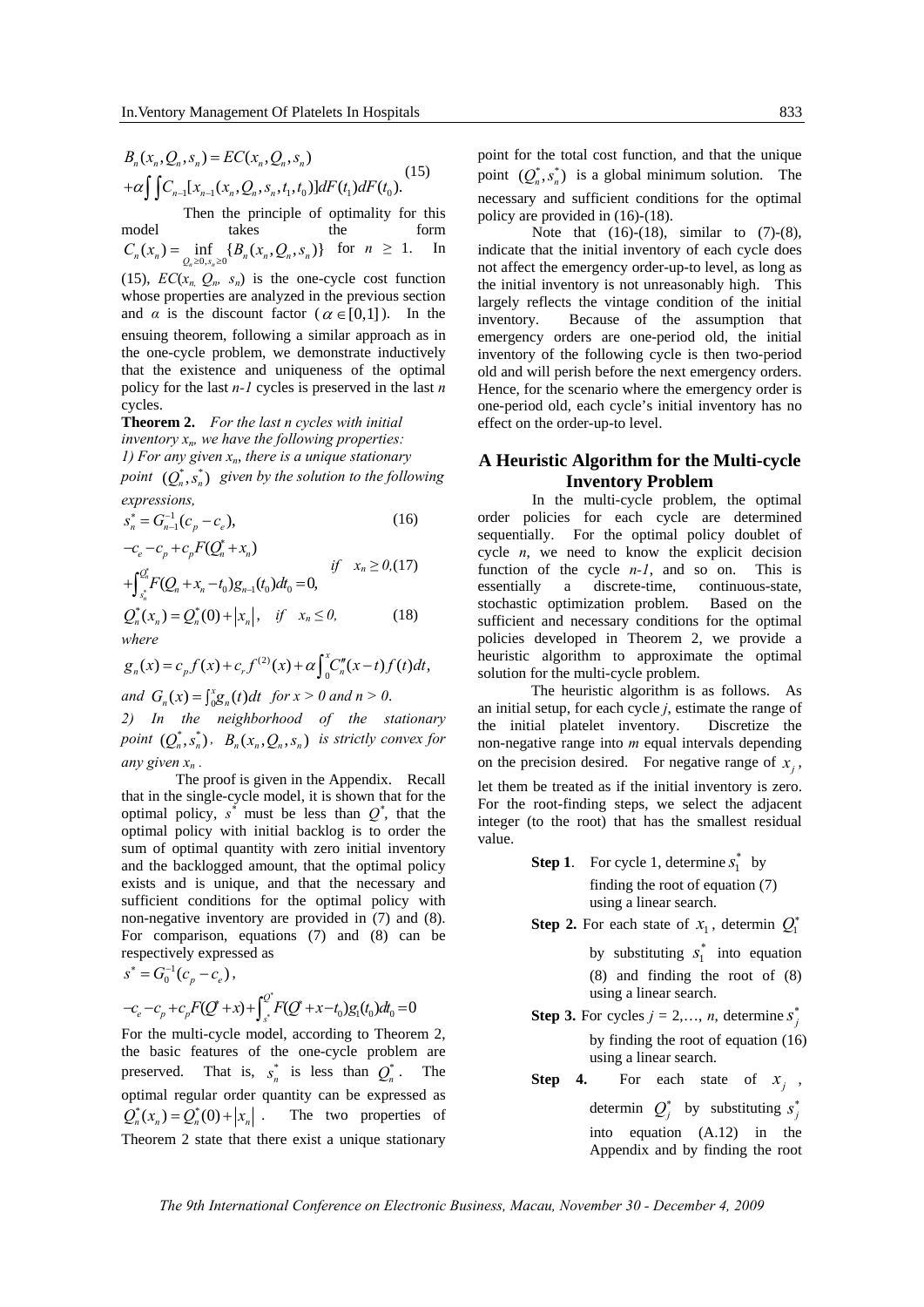of (A.12) using a linear search. **Step 5.** Calculate the total expected cost  $C_n$  using the expression (A.8) in the Appendix.

#### **Numerical Illustration and Sensitivity Analysis**

Consider a local hospital making platelet inventory decisions daily based on a weekly forecast, approximately 3 cycles. Demands (in terms of pools) are assumed to be normally distributed and within the range [1, 200]; the estimated cost parameters and the initial inventory are shown in Table 1. These are realistic estimates of real-life data (Haijema et al., 2007). Using the heuristic algorithm developed in the preceding section, we now examine the model's behavior with several sets of numerical investigations. The algorithm is coded in Matlab 2007b (a copy of the main code is shown in the Appendix). We have run a number of instances, each of which takes less than a few seconds on a typical personal computer.

**Table 1. Parameters of the Numerical Example** 

| Number<br>of Cycles                 | $c_{\circ}$<br>(US\$100/pool) | (US\$100/pool)                            |  | (US\$100/pool)                            |  |
|-------------------------------------|-------------------------------|-------------------------------------------|--|-------------------------------------------|--|
|                                     |                               | 30                                        |  | 10                                        |  |
| <b>Initial Inventory</b><br>(pools) |                               | Mean of the daily<br>demand $\mu$ (pools) |  | <b>Standard deviation</b><br>(pools)<br>σ |  |
| 30                                  |                               | 1 O C                                     |  | 25                                        |  |

Following the algorithm, a set of  $Q_1^*$  and  $s_1^*$  are first computed for a range of  $x_1$ . Then a set of  $Q_2^*$ and  $s_2^*$  are computed for a range of  $x_2$ . As shown in Table 2, the optimal ordering policy for an initial inventory of 30 units is  $Q_3^* = 225$ ,  $s_3^* = 124$ , and the optimal expected cost is US\$15,266. The breakdown of the optimal expected cost is: emergency cost (US\$2,016), shortage cost (US\$4,981), and outdate cost (US\$8,269).

**Table 2. Optimal Policies for the Numerical Example (Base Case)** 

| Cycle 1 |       | $x_1 = 0$ $s_1^* = 124$ $Q_1^* =$<br>$x_1 = 1$ $s_1^* = 124$ $Q_1^* =$<br>$x_1 = 2$ $s_1^* = 124$ $Q_1^* =$ | 254                |
|---------|-------|-------------------------------------------------------------------------------------------------------------|--------------------|
|         |       |                                                                                                             | 252                |
|         | $x_1$ |                                                                                                             | 251                |
|         |       |                                                                                                             |                    |
|         | $x_1$ |                                                                                                             | $Q_i^*$<br>$= 150$ |
| Cycle 2 |       |                                                                                                             |                    |
|         |       | $x_2 = 0$ $s_1^* = 124$ $Q_2^* = 256$<br>$x_2 = 1$ $s_1^* = 124$ $Q_2^* = 255$                              |                    |
|         |       |                                                                                                             |                    |

|                                    |  |                                  | $= 124$ $Q_2^* = 151$ |  |
|------------------------------------|--|----------------------------------|-----------------------|--|
| Cycle 3                            |  | $x_3 = 30  s_1^{\dagger}  = 124$ |                       |  |
| Total $Cost = 15,266$              |  |                                  |                       |  |
| Total Computation Time: 1.402 sec. |  |                                  |                       |  |

Figure 3 is a plot of the corresponding total expected cost with respect to different values of  $Q_3$  and  $S_3$ . For this example problem, it is interesting to observe that the expected cost function is sensitive to changes in  $Q_3$ . For example, a 10% increase in  $Q_3$  results in an increase of around 15% in the total cost, while a 10% decrease in  $Q_3$  would increase the total cost by around 20%. It can be observed that underestimating  $Q_3^*$  would result in a bigger error in the total expected cost than overestimating  $Q_3^*$  by the same percentage. On other hand, the total cost is quite insensitive to ges in  $s<sub>3</sub>$ . A 10% increase or decrease in  $s<sub>3</sub>$  results in less than 3% change in expected total



Next, we explore the change in the optimal policy  $(Q_3^*, s_3^*)$  with respect to the change in the cost parameters  $c_r$ ,  $c_e$  and  $c_p$  (Figure 4). A $q_3$ expected, an increase in the emergency cost *c* decreases  $s_3^*$  while increases  $Q_3^*$ ; an increase in the outdate cost  $c_r$  decreases both  $Q_3^*$  and  $s_3^*$ ; and an increase in the shortage cost  $c_p$  increases both  $Q_3^*$ and  $s^*$ . ∗ contract contract contract contract contract contract contract contract contract contract contract contract contract contract contract contract contract contract contract contract contract contract contract contract con

cost.

8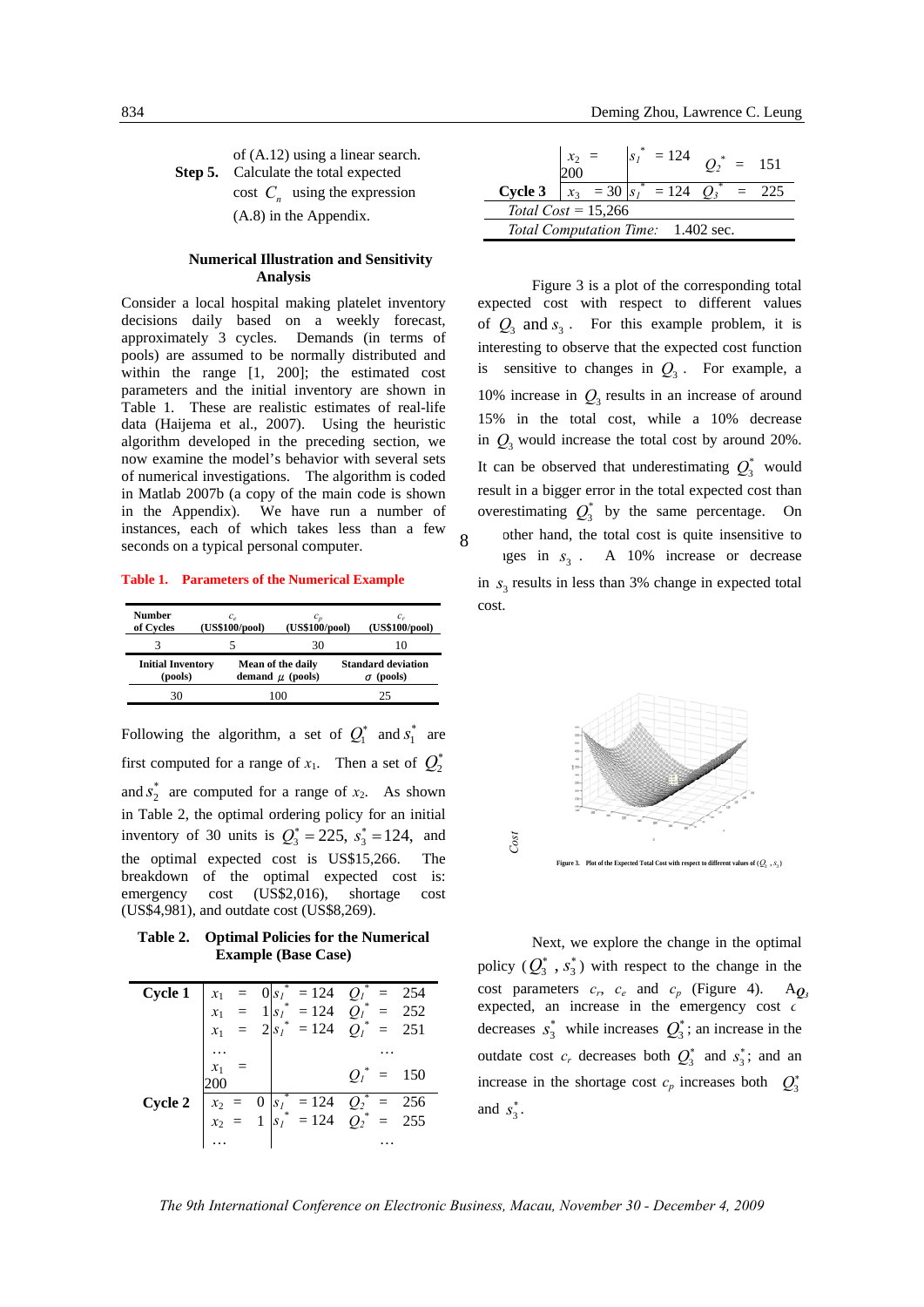

**Figure 4. Effects of Cost Parameters on the Optimal Policies** 

Moreover, our numerical analysis shows that the optimal  $(Q_3^*$ ,  $s_3^*$ ) is insensitive to the changes of  $c_r$ ,  $c_e$  and  $c_p$ . Especially,  $s_3^*$  is very insensitive to the change of  $c_r$ ; and  $Q_3^*$  is very insensitive to the change of all the cost parameters. For example, compared with the base case, if  $c_e$  is underestimated by 40%, the incorrect  $(Q'_3, s'_3)$  would be (223, 131), only about 1% and 5% away from their respective optimal values. The corresponding expected total cost would be higher by roughly 1% from the optimal one.

Similarly, we explore the change in the optimal  $Q_3^*$  and  $s_3^*$  with respect to the change in demand parameters. We found that both the optimal  $Q_3^*$  and  $s_3^*$  are sensitive to changes of the expected demand (Table 3). For example, if expected demand is overestimated by 10% (from 100 to 110), the optimal policies change to (248, 134), which are about 10% and 8% away from the original values. The expected cost, using Figure 2, can be found as US\$17,700, which is about 16% higher than the optimal cost. From Table 3, it appears that both underestimating and overestimating the expected demand has significant impact on the total expected cost, with underestimating having a higher impact. With respect to changes in the standard deviation, there is little change in the total expected cost.

**Table 3.** Change of  $Q_3$ <sup>\*</sup> and  $s_3$ <sup>\*</sup> w.r.t. Demand **Parameters** 

| <b>Normal distribution</b>             |      | $S_3$ | Cost |
|----------------------------------------|------|-------|------|
| Base case, $\mu = 100$ ; $\sigma =$    | 225  | 124   | 152  |
| <b>Change</b> $\mu = 110; \sigma = 25$ | -248 | 134   | 177  |

|               | of $\mu$ $\mu = 125; \sigma = 25$<br>$\mu = 90; \sigma = 25$<br>$\mu = 75; \sigma = 25$ | 284  | 149 | 323 |
|---------------|-----------------------------------------------------------------------------------------|------|-----|-----|
|               |                                                                                         | 200  | 113 | 196 |
|               |                                                                                         | 164  | 97  | 433 |
| <b>Change</b> | $\mu = 100; \sigma =$<br>31.5                                                           | 228  | 128 | 153 |
| of $\sigma$   | $\mu$ =100; $\sigma$<br>$=18.75$                                                        | 22.1 | 118 | 155 |

Table 4 illustrates similar behavior with respect to a set of uniform demand distributions. We observe the similar impact of the expected demand on optimal decisions. Again, the variance has little impact. In Table 5, we provide comparisons of the several typical demand distributions. It can be observed that the distribution, *per se*, has little impact on the decisions.

**Table 4.** Change of  $Q_3$ <sup>\*</sup> and  $s_3$ <sup>\*</sup> w.r.t. Demand **Parameters with Uniform Distribution** 

|                                           | Uniform distribution               | о,  | $S_3$ |
|-------------------------------------------|------------------------------------|-----|-------|
| Base case, $\mu = 100$ ; $\sigma =$<br>25 |                                    | 223 | 127   |
|                                           | $\mu = 110; \sigma = 25$           | 247 | 137   |
|                                           | Change $\mu = 125$ ; $\sigma = 25$ | 282 | 152   |
| of $\mu$                                  | $M = 90; \sigma = 25$              | 202 | 118   |
|                                           | $M = 75; \sigma = 25$              | 162 | 100   |
| Change                                    | $\mu = 100$ ; $\sigma =$<br>31.5   | 226 | 133   |
| of $\sigma$                               | $\mu$ =100; $\sigma$<br>$=18.75$   | 219 | 120   |

**Table 5.** Change of  $Q_3^*$  and  $s_3^*$  w.r.t. Different **Distributions with Roughly the Same** *μ* **and** *σ*

| $\mu = 100; \sigma = 9.5$   |     | S3  |
|-----------------------------|-----|-----|
| Normal Distribution         | 214 | 108 |
| <b>Uniform</b>              |     |     |
| Distribution                | 219 | 110 |
| $(a=84, b=116)$             |     |     |
| <b>Binomial</b>             |     |     |
| Distribution                | 216 | 108 |
| $(p=0.1, n=1000)$           |     |     |
| <b>Poisson Distribution</b> | 217 | 108 |
| $(\lambda = 100)$           |     |     |
| Gamma Distribution          | 217 | 108 |
| $(\theta = 0.9, k = 111)$   |     |     |

The preceding sensitivity analysis shows that the accuracy in estimating the expected demand is by far the most important aspect for the platelet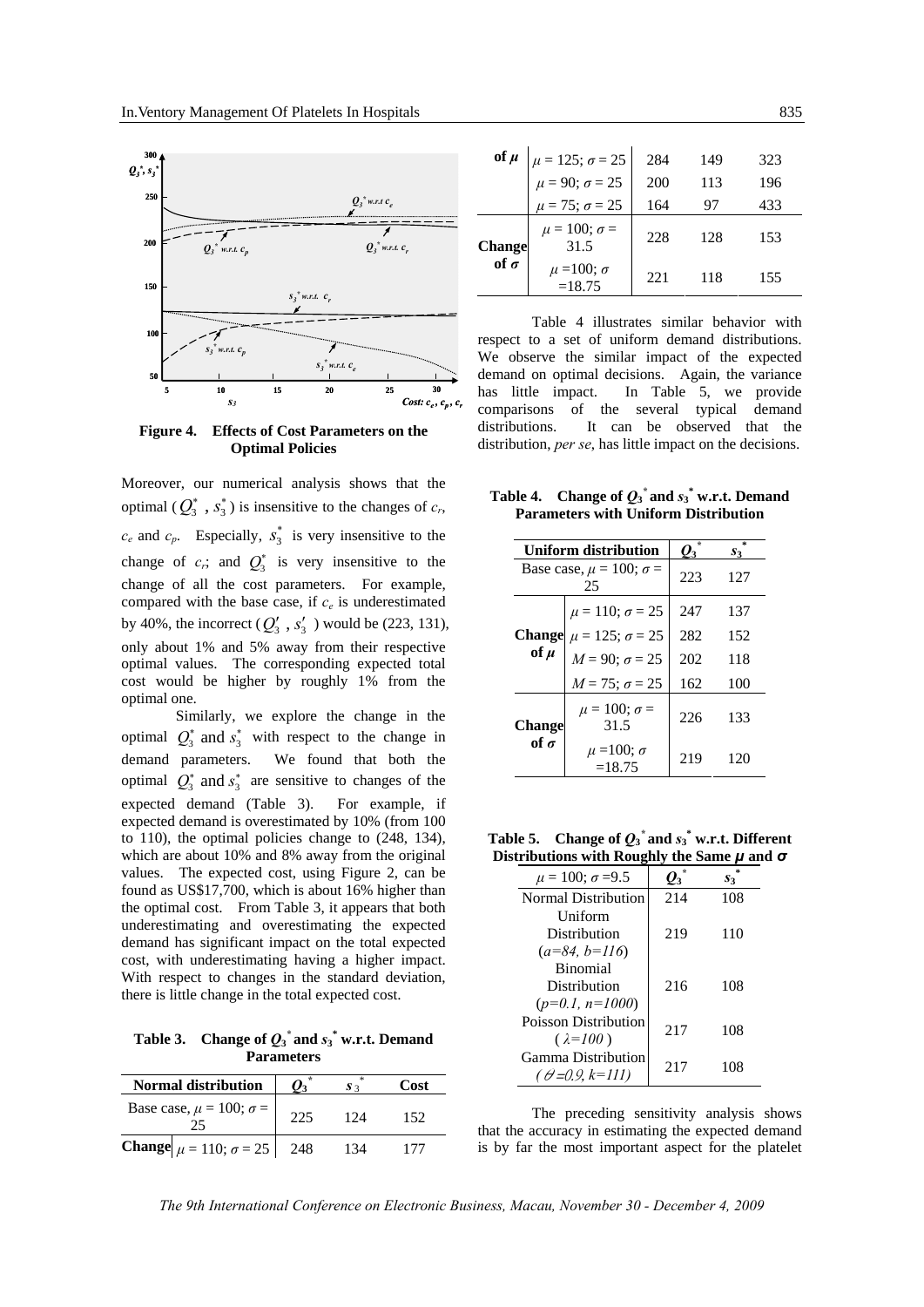inventory decision maker, as the error could result in a significant amount of extra cost. The analysis also points out that overestimating the expected demand results in a relatively smaller amount of error than underestimating it. However, changes in both the variance and the type of distribution have little impact on the optimal policy. In general, when there is a need to adjust the regular order, the decision maker should do so judiciously as the total expected cost is sensitive to the change in regular order. Such behavior is not observed regarding the emergency order-up-to level decisions.

For this one-period old emergency order scenario, the emergency order-up-to level is independent of the initial inventory of the cycle. Moreover, when there is backlogged demand in the beginning of the cycle, the manager can first refill the backlogged demand and then determine the regular order quantity for zero initial inventory.

#### **Conclusion and Future works**

This paper presents an analysis of a periodic review inventory system of a perishable product with emergency replenishments, characterized by fresh regular orders and one-period-old emergency replenishments. We first formulate the problem as a one-period model and then as a multi-cycle model. For both cases, we prove the existence of a unique optimal solution and derive the necessary and sufficient conditions for the optimal policy. A heuristic algorithm is designed based on the optimality conditions. We perform an extensive sensitivity analysis which, unlike typical inventory problems, shows that the total expected cost is sensitive to the regular order policy. It also shows that the optimal policy is sensitive to changes in the expected demand, suggesting to decision makers the significance of having an accurate demand forecast.

We believe this paper merely scratches the surface of this complex problem of perishable products and combined use of regular order and emergency order. There are quite a number of scenarios involving different combinations of cycle length and vintage of emergency orders. While there are many possible scenarios, each of which could have different results, we believe the approach taken in this paper is applicable to other scenarios as well. The scenario with fresh emergency platelets should be investigated next. It might be interesting to generalize the models in this paper by incorporating the fixed replenishing costs of regular and emergency orders and the examination of lost demand, thus making the model applicable to other perishable products.

#### **Acknowledgement**

This research was supported in part by the Hong

Kong RGC Grant #2170139. The authors would like to thank Dr. Wenhong Zhang, Dr. Zhenyao Mo, and Mr. Hu Chen for their assistance in the programming of the heuristic algorithm.

## **Appendix**

Proofs of the Lemmas and Theorems are omitted here due to the limitation of the space, and are available on request.

#### **References**

- [1] Barankin, E.W. (1961). A delivery-lag inventmodel with an emergency provision. *Naval Research Quarterly* Vol.8, pp. 285-311.
- [2] BSMS, (2003). PO box 33910, London, NW9 5YH, www.bloodstocks.co.uk
- [3] Chiang, C., G. J. Gutierrez. (1998). Optimal control policies for a periodic review inventory system with emergency orders. *Naval Research Logistics.* Vol.45 (2), pp.187-204.
- [4] Cooper, W. (2001). Pathwise properties and performance bounds for a perishable inventory system. *Operations Research.* Vol.49. pp. 455-466.
- [5] Denardo, E. 1967. Contraction mappings in the theory underlying dynamic programming, *SIAM Review* Vol. 9.
- [6] Goh, C., B. S. Greenberg, H. Matsuo. (1993). Two-stage perishable inventory models. *Management Science.* Vol.39 , pp. 633-649.
- [7] Goyal, S. K., B. C. Giri. (2001). Recent trends in modeling of deteriorating inventory. *European Journal of Operational Research.* Vol.134, pp.1-16.
- [8] Haijema, R., J. van der Wal, N. M. van Dan Dijk. (2007). Blood platelet production: Optimization by Dynamic Programming and Simulation. *Computers and Operations Research*. Vol.34, (3), pp.760-779.
- [9] Liu, L., Z. Lian. (1999). (s, S) continuous review models for products with fixed lifetimes. *Operations Research.* Vol. 47, pp.150-158.
- [10] Luenberger, D. G. (1989). *Linear and Nonlinear Programming Second Edition.* Kluwer Academic Publishers, Norwell, Massachusetts.
- [11] Nahmias, S. (1975). Optimal ordering policies for perishable inventory--II. *Operations Research.* Vol.23, pp.735-749.
- [12] Nahmias, S. (1976). Myopic approximations for the perishable inventory problem. *Management Science*.Vol. 22, (9), pp.1002-1008.